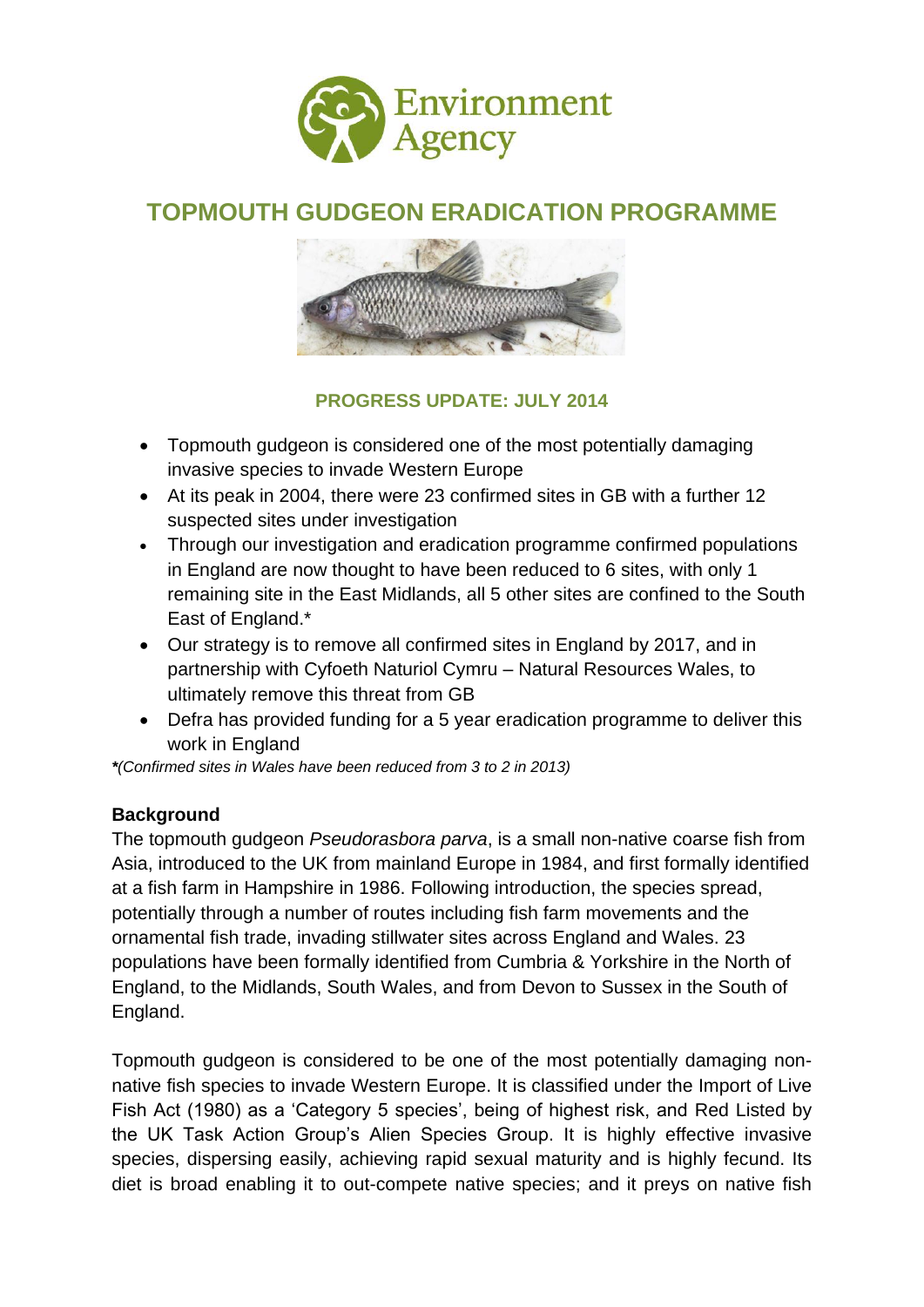eggs. Tolerance of poor environmental conditions is also high and populations may carry novel parasites and disease that can impact upon native fish species.

Evidence from mainland Europe and studies within the UK indicated that should topmouth gudgeon spread sufficiently and become established in UK waters, the impacts on our native species and the fisheries they support could be severe. Trial eradications of topmouth gudgeon populations in England and Wales began in 2004.

## **Progress in the UK**

Localised eradication operations using a piscicide began in 2004 at the most northerly known sites in Cumbria and Yorkshire, these proved very effective and a Water Framework Directive funded 5 year



eradication programme was subsequently implemented in 2010, with the objective of total removal of the species from GB by 2017. Of the 23 confirmed topmouth gudgeon sites, we have now eradicated 15 and monitoring to date indicates that all operations have been effective, with no recurrence of the species at treated sites. A further 12 potential sites remain under investigation but to date all have proven negative for the species. There are now only 6 confirmed sites remaining in England, confined to the Midlands and the South East, and we are on schedule to complete the eradication programme by 2017, removing this invasive species from England. (*N.B. a further 2 sites remain in Wales under the control of Cyfoeth Naturiol Cymru – Natural Resources Wales)*